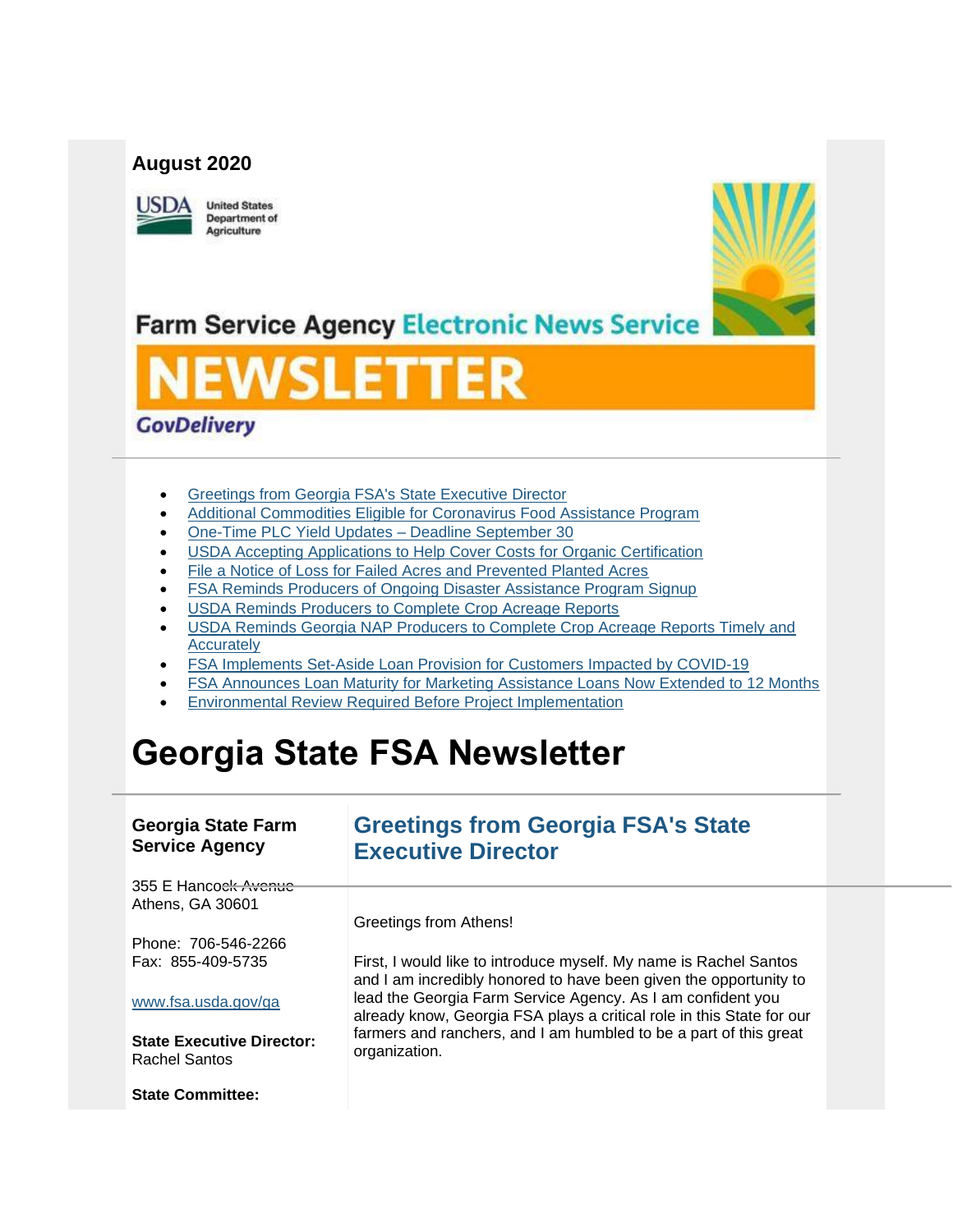Kevin Cobb L.G. (Bo) Herndon, Jr. Allen Poole Meredith McNair Rogers Donnie Smith

**Administrative Officer** Dianne R. Westmoreland

**Farm Loan Chief** Robert Tyson

**Farm Programs Chief:** Brett Martin

**Public Affairs/Outreach** Neal Leonard

To find contact information for your local office go to [www.fsa.usda.gov/ga](http://www.fsa.usda.gov/ga)

For a bit of background on me - I grew up on a beef cattle farm in Barrow County, and after graduating from the University of Georgia's College of Agricultural and Environmental Sciences (CAES), I worked as an aide to U.S. Senators Saxby Chambliss and David Perdue, with a focus on agriculture, natural resources, and other related policy issues. I have also held positions with the U.S. Senate Committee on Appropriations, Subcommittee on Agriculture, Rural Development, Food and Drug Administration, and Related Agencies, and the Senate Committee on Agriculture, Nutrition, and Forestry. Most recently, I served as chief of staff at CAES.

I certainly appreciate and understand that during these unique times, you have experienced unusual and difficult circumstances, and I want to assure you that USDA and the Georgia Farm Service Agency will continue to offer targeted customer service to meet the needs of our producers across the State. We will continue to be creative and innovative in our approaches to get things done - and we will continue to work efficiently, effectively, and with integrity. USDA Secretary Perdue prioritizes customer service, and under my leadership, we will continue to conduct our work with a mindset that is customer-focused.

**As a reminder, at this time our FSA offices are open for business – please call ahead for an appointment.** You can find contact information for your local FSA office at [farmers.gov/service](https://www.farmers.gov/service-center-locator?utm_medium=email&utm_source=govdelivery)[center-locator.](https://www.farmers.gov/service-center-locator?utm_medium=email&utm_source=govdelivery)

I am truly looking forward to meeting with, and working with, many of you in the days and weeks ahead.

## <span id="page-1-0"></span>**Additional Commodities Eligible for Coronavirus Food Assistance Program**

U.S. Secretary of Agriculture Sonny Perdue announced an initial list of additional commodities that have been added to the Coronavirus Food Assistance Program (CFAP), and that the U.S. Department of Agriculture (USDA) made other adjustments to the program based on comments received from agricultural producers and organizations and review of market data. Producers will be able to submit applications that include these commodities on Monday, July 13, 2020. USDA's Farm Service Agency (FSA) is accepting through September 11, 2020, applications for CFAP, which helps offset price declines and additional marketing costs because of the coronavirus pandemic. USDA expects additional eligible commodities to be announced in the coming weeks.

USDA collected comments and supporting data for consideration of additional commodities through June 22, 2020.

#### **Changes to CFAP include:**

• Adding the following commodities: alfalfa sprouts, anise, arugula, basil, bean sprouts, beets, blackberries, Brussels sprouts, celeriac (celery root), chives, cilantro, coconuts, collard greens, dandelion greens, greens (others not listed separately), guava, kale greens,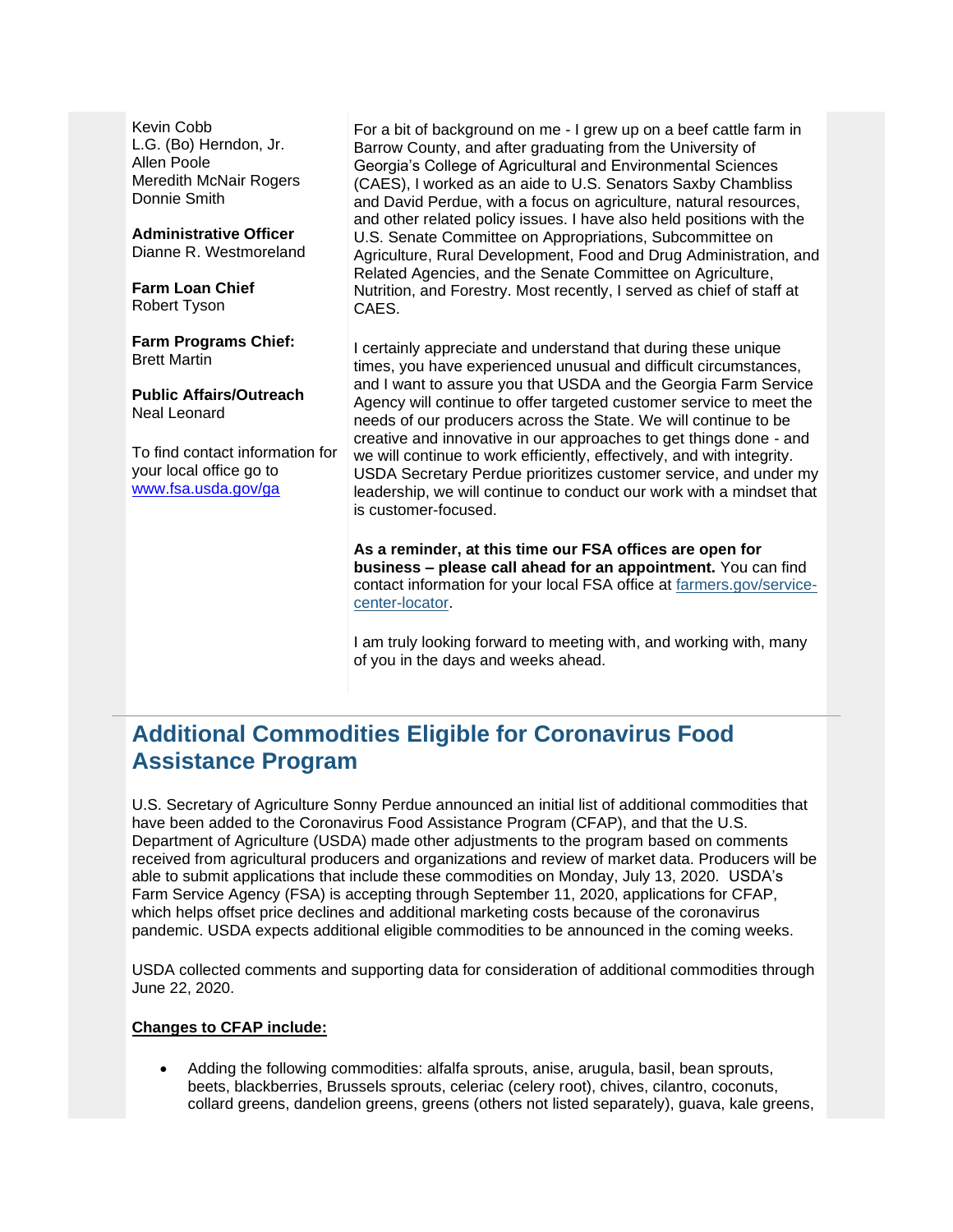lettuce – including Boston, green leaf, Lolla Rossa, oak leaf green, oak leaf red and red leaf – marjoram, mint, mustard, okra, oregano, parsnips, passion fruit, peas (green), pineapple, pistachios, radicchio, rosemary, sage, savory, sorrel, fresh sugarcane, Swiss chard, thyme and turnip top greens.

- Expanding for seven currently eligible commodities apples, blueberries, garlic, potatoes, raspberries, tangerines and taro – CARES Act funding for sales losses because USDA found these commodities had a 5 percent or greater price decline between mid-January and mid-April as a result of the COVID-19 pandemic. Originally, these commodities were only eligible for marketing adjustments.
- Determining that peaches and rhubarb no longer qualify for payment under the CARES Act sales loss category.
- Correcting payment rates for apples, artichokes, asparagus, blueberries, cantaloupes, cucumbers, garlic, kiwifruit, mushrooms, papaya, peaches, potatoes, raspberries, rhubarb, tangerines and taro.

Additional details can be found in the Federal Register in the [Notice of Funding Availability \(NOFA\)](https://gcc02.safelinks.protection.outlook.com/?url=https%3A%2F%2Fwww.fsa.usda.gov%2FInternet%2FFSA_Federal_Notices%2Fcfap_nofa_792010_pub_insp.pdf%3Futm_medium%3Demail%26utm_source%3Dgovdelivery&data=02%7C01%7C%7Ce186c851b75c4fa9aa0108d8405f06d4%7Ced5b36e701ee4ebc867ee03cfa0d4697%7C0%7C1%7C637330124174597127&sdata=vWHRzk6hPt9v8C%2FcZkwBV5lqDXraVs3qVVbbCDUmPoM%3D&reserved=0) and [Final Rule Correction](https://gcc02.safelinks.protection.outlook.com/?url=https%3A%2F%2Fs3.amazonaws.com%2Fpublic-inspection.federalregister.gov%2F2020-14855.pdf%3Futm_medium%3Demail%26utm_source%3Dgovdelivery&data=02%7C01%7C%7Ce186c851b75c4fa9aa0108d8405f06d4%7Ced5b36e701ee4ebc867ee03cfa0d4697%7C0%7C1%7C637330124174597127&sdata=xJmrmHdv39WOwDASxgLHf%2B7LZobPi5CBNDVo8IBw7AM%3D&reserved=0) and at [www.farmers.gov/cfap.](http://www.farmers.gov/cfap?utm_medium=email&utm_source=govdelivery)

Producers have several options for applying to the CFAP program:

- 1. Using an online portal, accessible at [farmers.gov/cfap,](https://www.farmers.gov/cfap?utm_medium=email&utm_source=govdelivery) allows producers with secure USDA login credentials—known as eAuthentication—to certify eligible commodities online, digitally sign applications and submit directly to the local USDA Service Center. New commodities will be available in the system on July 13, 2020.
- 2. Completing the application form using our CFAP Application Generator and Payment Calculator found at [farmers.gov/cfap.](https://www.farmers.gov/cfap?utm_medium=email&utm_source=govdelivery) This Excel workbook allows customers to input information specific to their operation to determine estimated payments and populate the application form, which can be printed, then signed and submitted to their local USDA Service Center. An updated version with the new commodities will be available on the website on July 13, 2020.
- 3. Downloading the AD-3114 application form from [farmers.gov/cfap](https://www.farmers.gov/cfap?utm_medium=email&utm_source=govdelivery) and manually completing the form to submit to the local USDA Service Center by mail, electronically or by hand delivery to an office drop box. In some limited cases, the office may be open for in-person business by appointment. Visit [farmers.gov/coronavirus/service-center-status](https://www.farmers.gov/coronavirus/service-center-status?utm_medium=email&utm_source=govdelivery) to check the status of your local office.

USDA Service Centers can also work with producers to complete and securely transmit digitally signed applications through two commercially available tools: Box and OneSpan. Producers who are interested in digitally signing their applications should notify their local service centers when calling to discuss the CFAP application process. You can learn more about these solutions at [farmers.gov/mydocs.](https://www.farmers.gov/mydocs?utm_medium=email&utm_source=govdelivery)

#### **Getting Help from FSA**

New customers seeking one-on-one support with the CFAP application process can call 877-508- 8364 to speak directly with a USDA employee ready to offer general assistance. This is a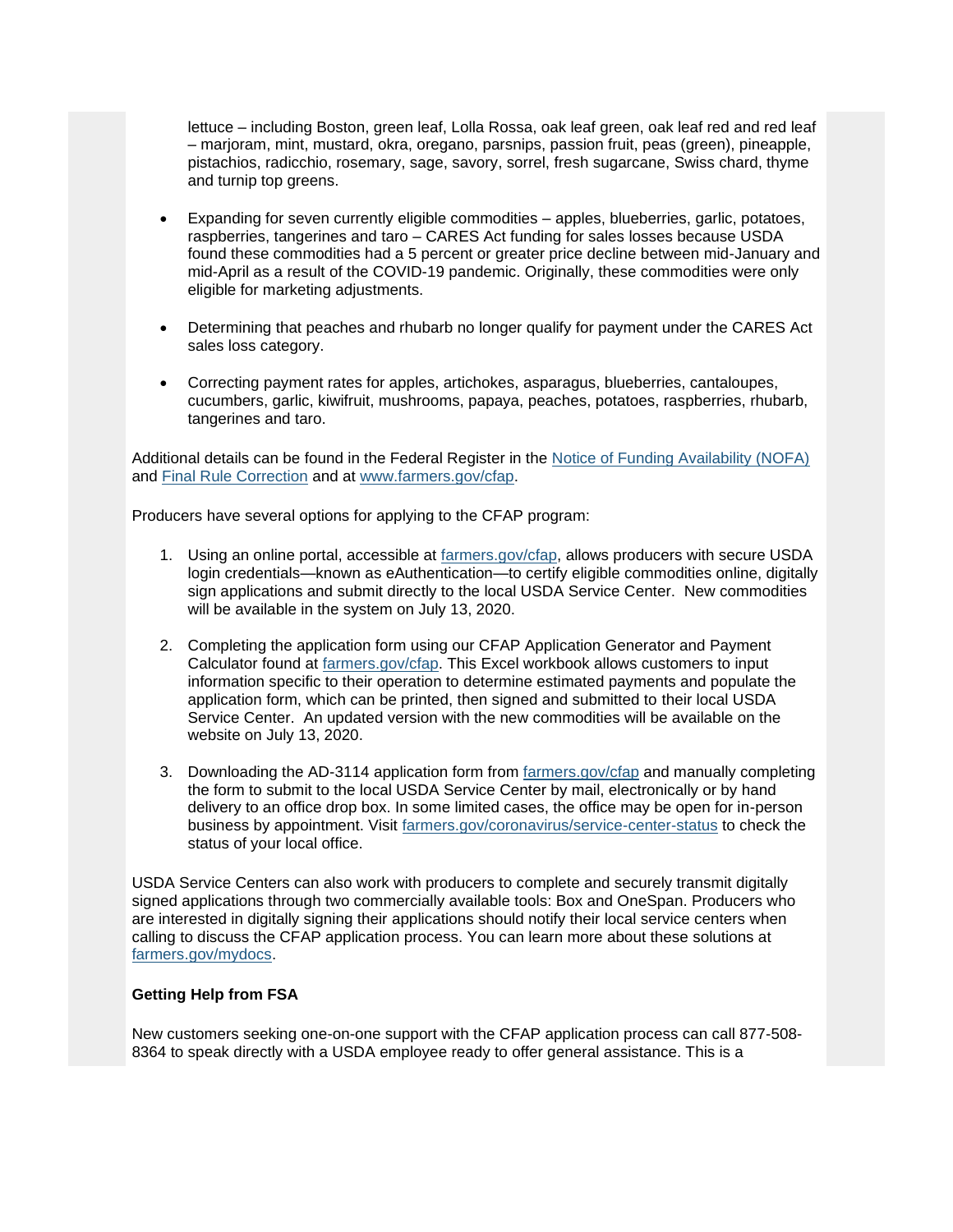recommended first step before a producer engages the team at the FSA county office at their local USDA Service Center.

All other eligibility forms, such as those related to adjusted gross income and payment information, can be downloaded from [farmers.gov/cfap.](http://www.farmers.gov/cfap/?utm_medium=email&utm_source=govdelivery) For existing FSA customers, these documents are likely already on file.

## <span id="page-3-0"></span>**One-Time PLC Yield Updates – Deadline September 30**

Farm owners have a one-time opportunity to update PLC yields of covered commodities on the farm, regardless of Agriculture Risk Coverage (ARC) and Price Loss Coverage (PLC)program election. The deadline to request a PLC yield update is September 30, 2020.

The updated yield will be equal to 90 percent of the average yield per planted acre in crop years 2013-2017 (excluding any year where the applicable covered commodity was not planted), subject to the ratio obtained by dividing the 2008-2012 average national yield by the 2013-2017 average national yield for the covered commodity. If the reported yield in any year is less than 75 percent of the 2013-2017 average county yield, then the yield will be substituted with 75 percent of the county average yield.

The chart below provides the ratio obtained by dividing the 2008-2012 average national yield by the 2013-2017 average national yield for each covered commodity.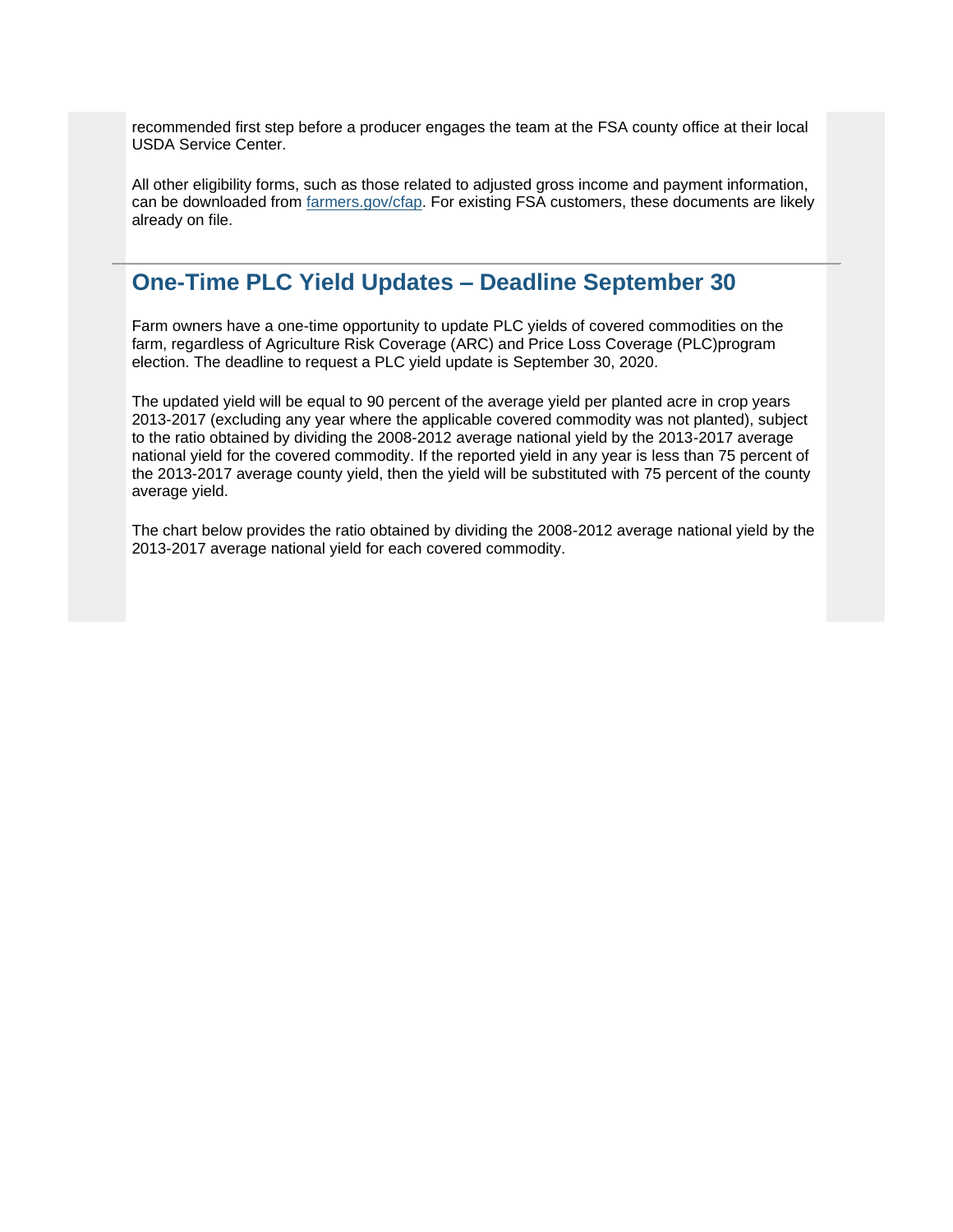| <b>Covered Commodity</b> | National            |
|--------------------------|---------------------|
|                          | <b>Yield Factor</b> |
| Barley                   | 0.9437              |
| Canola                   | 0.9643              |
| Chickpeas, Large         | 1.0000              |
| Chickpeas, Small         | 0.9760              |
| Corn                     | 0.9000              |
| Crambe                   | 1.0000              |
| Flaxseed                 | 1.0000              |
| Grain Sorghum            | 0.9077              |
| Lentils                  | 1.0000              |
| Mustard Seed             | 0.9460              |
| Oats                     | 0.9524              |
| Peanuts                  | 0.9273              |
| Peas, Dry                | 0.9988              |
| Rapeseed                 | 1.0000              |
| Rice, Long               | 0.9330              |
| Rice, Medium             | 0.9887              |
| Rice, Temp Japonica      | 0.9591              |
| Safflower                | 1.0000              |
| Seed Cotton              | 0.9000              |
| Sesame Seed              | 0.9673              |
| Soybeans                 | 0.9000              |
| Sunflower Seed           | 0.9396              |
| Wheat                    | 0.9545              |

It is the owner's choice whether to update or keep existing PLC yields. If a yield update is not made, then no action is required to maintain the existing PLC yield. An existing or updated PLC yield will be maintained and effective for crop years 2020 through 2023 (life of the 2018 Farm Bill).

PLC yields may be updated on a covered commodity-by-covered commodity basis using FSA form [CCC-867.](https://gcc02.safelinks.protection.outlook.com/?data=02%7C01%7C%7Cd9fd1ef0b1284db5eb8308d8405683ad%7Ced5b36e701ee4ebc867ee03cfa0d4697%7C0%7C0%7C637330087599887867&reserved=0&sdata=Sv3j9ZkWhQr7F1CE%2Fy6ulEqKNNgBJ9Ytf1JiD%2F52puY%3D&url=https%3A%2F%2Femso-sa.fsa.usda.gov%2Fdps%2Fservices%2Fdownloadhandler.ashx%3Ffileid%3D36495%26utm_medium%3Demail%26utm_source%3Dgovdelivery&utm_medium=email&utm_source=govdelivery)

For more information, reference resources and decision tools, visit [farmers.gov/arc-plc.](https://www.farmers.gov/arc-plc?utm_medium=email&utm_source=govdelivery) Contact your local Farm Service Agency Office for assistance – [farmers.gov/service-center-locator.](http://www.farmers.gov/service-center-locator?utm_medium=email&utm_source=govdelivery)

## <span id="page-4-0"></span>**USDA Accepting Applications to Help Cover Costs for Organic Certification**

USDA's Farm Service Agency (FSA) announced that organic producers and handlers can apply for federal funds to assist with the cost of receiving and maintaining organic certification through the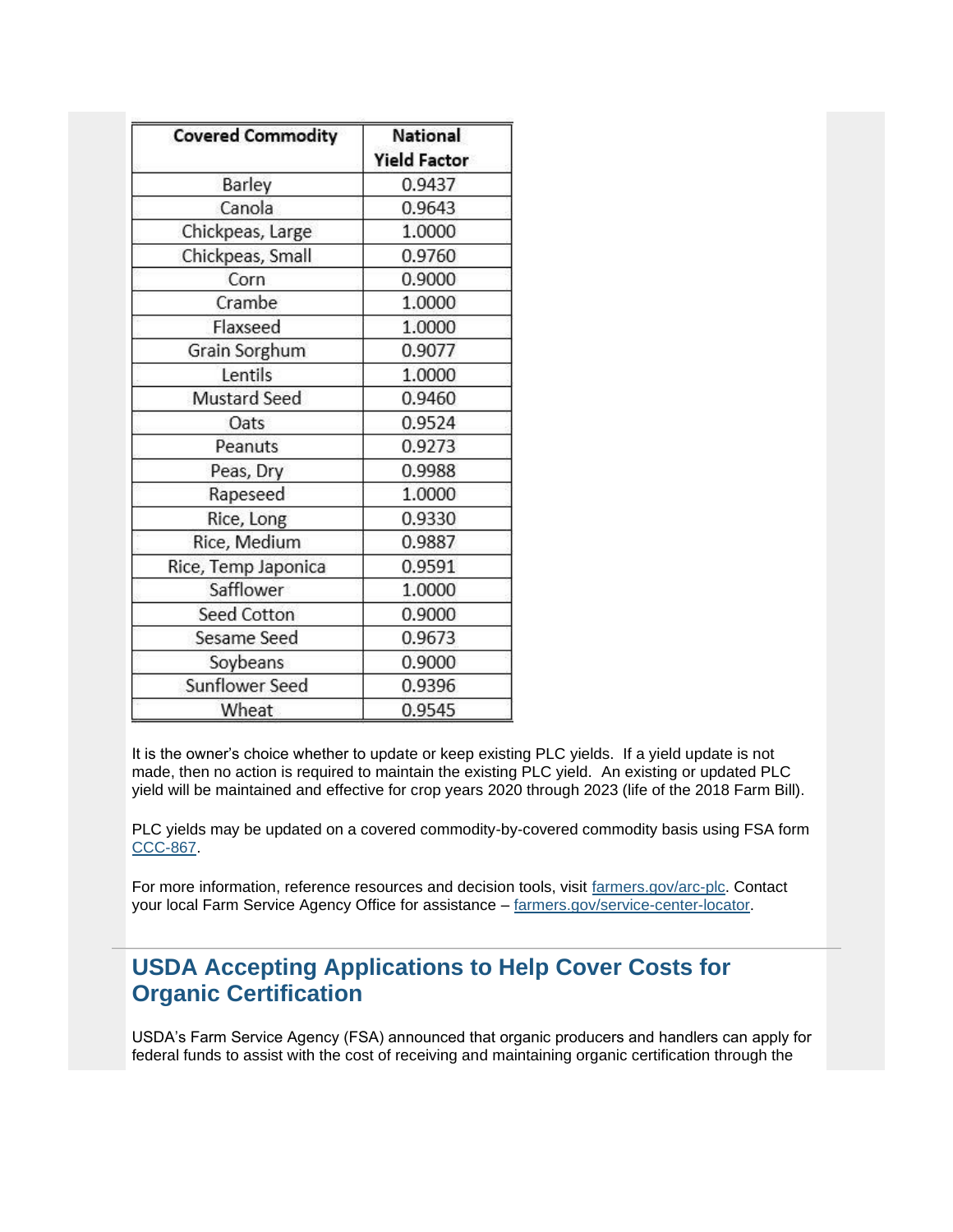[Organic Certification Cost Share Program](https://gcc02.safelinks.protection.outlook.com/?url=https%3A%2F%2Fwww.fsa.usda.gov%2Fprograms-and-services%2Foccsp%2Findex%3Futm_medium%3Demail%26utm_source%3Dgovdelivery&data=02%7C01%7C%7Ce186c851b75c4fa9aa0108d8405f06d4%7Ced5b36e701ee4ebc867ee03cfa0d4697%7C0%7C0%7C637330124174607128&sdata=0cOUp8ZpXCIKpnxUwkUM2NKLq5YlUYQogO0Wo4Aifjg%3D&reserved=0) (OCCSP). Applications for eligible certification expenses paid between Oct. 1, 2019, and Sept. 30, 2020, are due Oct. 31, 2020.

OCCSP provides cost-share assistance to producers and handlers of agricultural products for the costs of obtaining or maintaining organic certification under the USDA's National Organic Program. Eligible producers include any certified producers or handlers who have paid organic certification fees to a USDA-accredited certifying agent. Eligible expenses for cost-share reimbursement include application fees, inspection costs, fees related to equivalency agreement and arrangement requirements, travel expenses for inspectors, user fees, sales assessments and postage.

#### **Changes in Reimbursement**

Due to expected participation levels for fiscal year 2020, FSA revised the reimbursement amount through fiscal year 2023. Certified producers and handlers are now eligible to receive reimbursement for up to 50 percent of the certified organic operation's eligible expenses, up to a maximum of \$500 per scope.

This change is due to the limited amount of funding available and will allow a larger number of certified organic operations to receive assistance. If additional funding is authorized later, FSA may provide additional assistance to certified operations that have applied for OCCSP, not to exceed 75 percent of their eligible costs, up to \$750 per scope.

The changes to the payment calculation and maximum payment amount are applicable to all certified organic operations, regardless of whether they apply through an FSA county office or a participating state agency. State agencies that are interested in overseeing reimbursements to producers and handlers in their states must establish new agreements with FSA for fiscal 2020.

#### **Opportunities for State Agencies**

Today's announcement also includes the opportunity for state agencies to apply for grant agreements to administer the OCCSP program in fiscal 2020. State agencies that establish agreements for fiscal 2020 may be able to extend their agreements and receive additional funds to administer the program in future years.

FSA has not yet determined whether an additional application period will be announced for later years for state agencies that choose not to participate in fiscal 2020. States that would like to administer OCCSP for future years are encouraged to establish an agreement for 2020 to ensure that they will be able to continue to participate.

FSA will accept applications from state agencies for fiscal year 2020 funding for cost-share assistance from Aug. 10, 2020 through Sept. 9, 2020.

State Agencies must submit the Application for Federal Assistance (Standard Form 424 and 424B) electronically via Grants.gov, the Federal grants website, at [http://www.grants.gov.](https://gcc02.safelinks.protection.outlook.com/?url=http%3A%2F%2Fwww.grants.gov%2F%3Futm_medium%3Demail%26utm_source%3Dgovdelivery&data=02%7C01%7C%7Ce186c851b75c4fa9aa0108d8405f06d4%7Ced5b36e701ee4ebc867ee03cfa0d4697%7C0%7C0%7C637330124174617120&sdata=%2BQ6MQMcWaQ25GOtLEfgK7X4Cpy9F%2BRFk5GV4LPqc2xY%3D&reserved=0)

#### **More Information**

To learn more about organic certification cost share, please visit the [OCCSP webpage,](https://gcc02.safelinks.protection.outlook.com/?url=https%3A%2F%2Fwww.fsa.usda.gov%2Fprograms-and-services%2Foccsp%2Findex%3Futm_medium%3Demail%26utm_source%3Dgovdelivery&data=02%7C01%7C%7Ce186c851b75c4fa9aa0108d8405f06d4%7Ced5b36e701ee4ebc867ee03cfa0d4697%7C0%7C0%7C637330124174617120&sdata=264YykqFrucpoiaQjm%2BBOm4SRa2delFNh8XNhoU7Rzg%3D&reserved=0) view the [notice of funds availability on the Federal Register,](https://gcc02.safelinks.protection.outlook.com/?url=https%3A%2F%2Fwww.federalregister.gov%2Fdocuments%2F2020%2F08%2F10%2F2020-17385%2Fnotice-of-funds-availability-nofa-for-the-organic-certification-cost-share-program%3Futm_medium%3Demail%26utm_source%3Dgovdelivery&data=02%7C01%7C%7Ce186c851b75c4fa9aa0108d8405f06d4%7Ced5b36e701ee4ebc867ee03cfa0d4697%7C0%7C0%7C637330124174627112&sdata=CT6AaMNAMnVOFQh78NTxjC2m7HJlitKdQETZXBCA3I8%3D&reserved=0) or contact the [FSA county office](https://offices.sc.egov.usda.gov/locator/app?utm_medium=email&utm_source=govdelivery) at your local USDA Service Center. All USDA Service Centers are open for business, including some that are open to visitors to conduct business in person by appointment only. All Service Center visitors wishing to conduct business with FSA, Natural Resources Conservation Service or any other Service Center agency should call ahead and schedule an appointment. Service Centers that are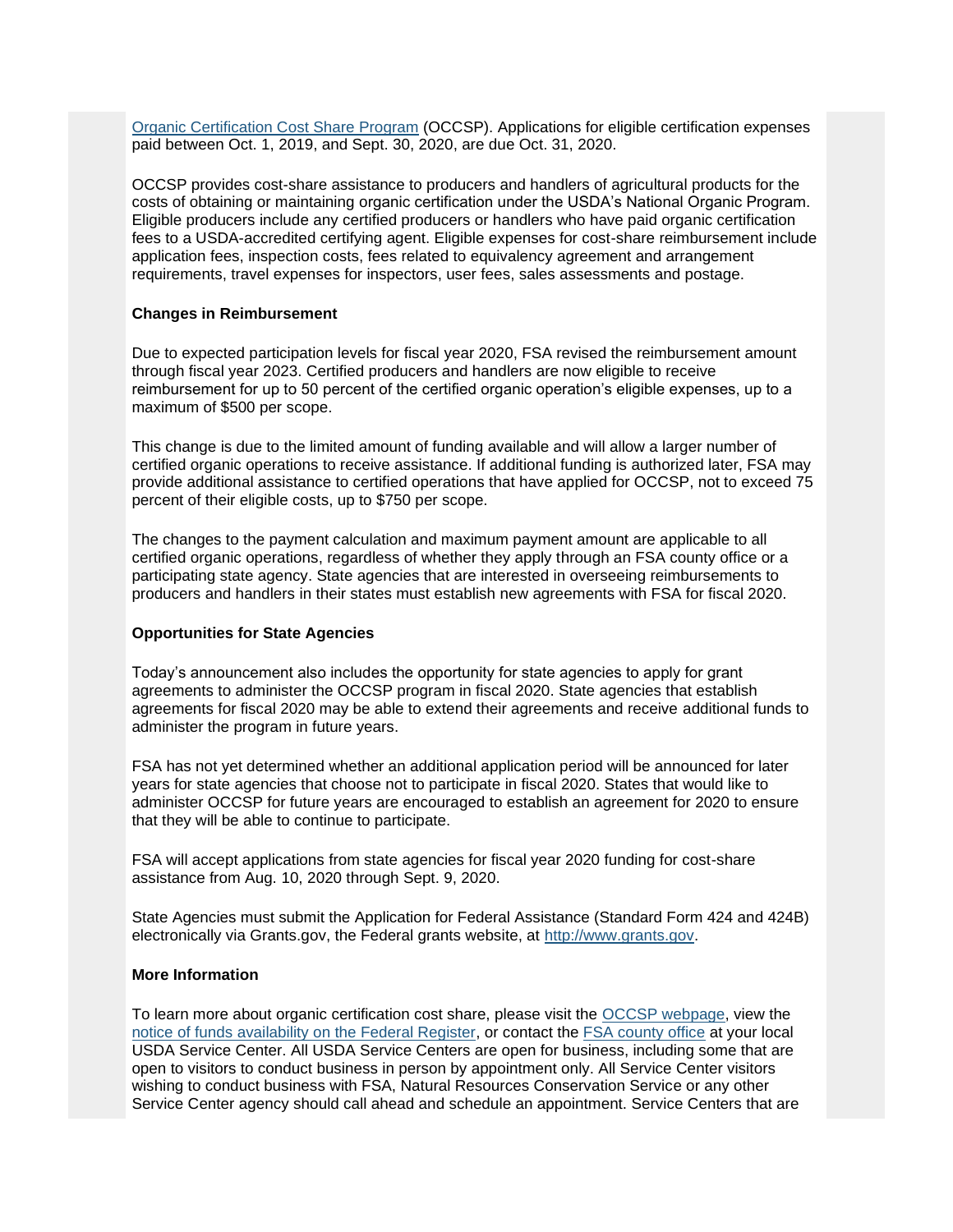open for appointments will pre-screen visitors based on health concerns or recent travel, and visitors must adhere to social distancing guidelines. Visitors may also be required to wear a face covering during their appointment.

To learn more about USDA support for organic agriculture, visit [usda.gov/organic.](https://www.usda.gov/topics/organic?utm_medium=email&utm_source=govdelivery)

## <span id="page-6-0"></span>**File a Notice of Loss for Failed Acres and Prevented Planted Acres**

USDA Farm Service Agency (FSA) reminds producers to report prevented planted and failed acres in order to establish or retain FSA program eligibility for some programs. FSA is providing additional flexibilities for producers to file on acres with failed crops or crops that were prevented from planting because of extreme weather events.

For insured crops, producers who timely filed a prevented planted claim with the reinsurance company but filed a *Notice of Loss* (CCC-576) form after the deadline will be considered timely filed for FSA purposes.

For uninsured crops, producers may start a *Notice of Loss* by calling their FSA county office.

For prevented planted acreage, *Notice of Loss forms* mailed to the FSA office must be postmarked by the final acreage reporting date in the county to be considered timely filed. For all prevented planted cases, the *Report of Acreage* (FSA-578) form and the completed and signed *Notice of Loss* **must** be filed by the applicable acreage reporting date.

For failed acreage of uninsured crops, the *Notice of Loss* must be completed, signed and verified before the disposition of the crop.

Producers of hand-harvested crops must notify FSA of damage or loss through the administrative county office within 72 hours of the date of damage or loss first becomes apparent. This notification can be provided by filing a CCC-576 via email, fax or phone. Producers who notify the county office by any method other than by filing the CCC-576 are still required to file a CCC-576, *Notice of Loss*, within the required 15 calendar days.

For losses on crops covered by the Noninsured Crop Disaster Assistance Program (NAP), producers must file a *Notice of Loss* within 15 days of the occurrence of the disaster or when losses become apparent. Producers must timely file a *Notice of Loss* for failed acres on all crops including grasses.

## <span id="page-6-1"></span>**FSA Reminds Producers of Ongoing Disaster Assistance Program Signup**

USDA has started making payments through the Wildfire and Hurricane Indemnity Program – Plus (WHIP+) to agricultural producers who suffered eligible losses because of drought or excess moisture in 2018 and 2019. Signup for these causes of loss opened March 23, and producers who suffered losses from drought (in counties designated D3 or above), excess moisture, hurricanes, floods, tornadoes, typhoons, volcanic activity, snowstorms or wildfires can still apply for assistance through WHIP+.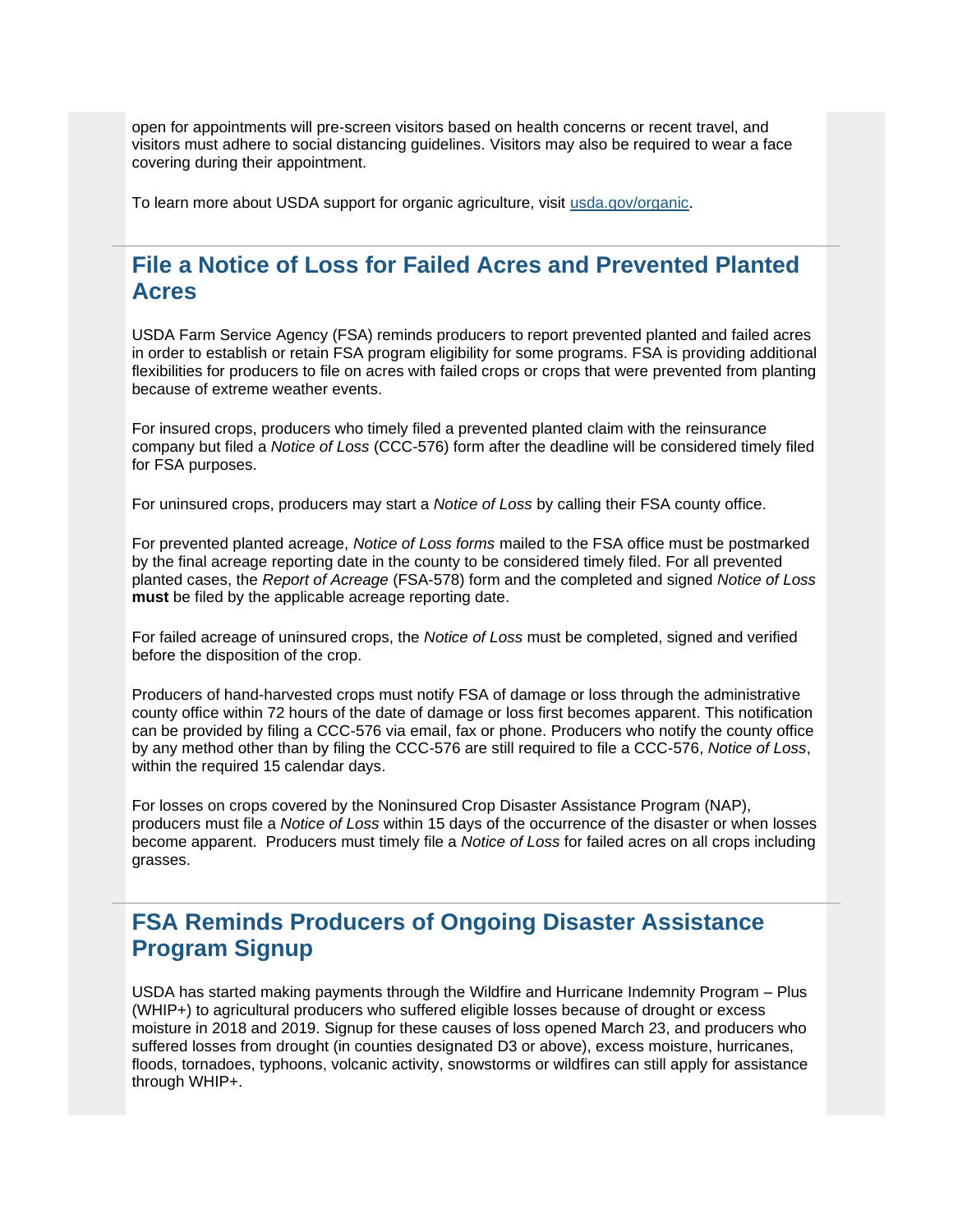To be eligible for WHIP+, producers must have suffered losses of certain crops, trees, bushes or vines in counties with a Presidential Emergency Disaster Declaration or a Secretarial Disaster Designation (primary counties only) for qualifying natural disaster events that occurred in calendar years 2018 or 2019. Also, losses located in a county not designated by the Secretary as a primary county may be eligible if a producer provides documentation showing that the loss was due to a qualifying natural disaster event.

For losses due to drought, a producer is eligible if any area of the county in which the loss occurred was rated D3, or extreme drought, or higher on the U.S. Drought Monitor during calendar years 2018 or 2019. Producers who suffered losses should contact their FSA county office.

In addition to the recently added eligible losses of drought and excess moisture, FSA will implement a WHIP+ provision for crop quality loss that resulted in price deductions or penalties when marketing crops were damaged by eligible disaster events. To ensure an effective program for all impacted farmers, the Agency is currently gathering information on the extent of quality loss from producers and stakeholder organizations.

USDA Service Centers, including FSA county offices, are open for business by phone only, and field work will continue with appropriate social distancing. While program delivery staff will continue to come into the office, they will be working with producers by phone and using online tools whenever possible. All Service Center visitors wishing to conduct business with the FSA, Natural Resources Conservation Service or any other Service Center agency are required to call their Service Center to schedule a phone appointment. More information on Service Centers can be found at [farmers.gov/coronavirus,](http://www.farmers.gov/coronavirus?utm_medium=email&utm_source=govdelivery) and more information on WHIP+ can be found at [farmers.gov/whip-plus.](http://www.farmers.gov/whip-plus?utm_medium=email&utm_source=govdelivery)

## <span id="page-7-0"></span>**USDA Reminds Producers to Complete Crop Acreage Reports**

USDA's Farm Service Agency (FSA) reminds Georgia producers to complete [crop acreage reports](https://www.farmers.gov/crop-acreage-reports?utm_medium=email&utm_source=govdelivery) by the applicable deadline for their county. Acreage reporting dates vary by crop and by county. Contact your FSA county office for a list of acreage reporting deadlines by crop.

The following acreage reporting dates are applicable in Georgia:

| August 15, 2020    | Tomatoes (Planted $7/1 - 8/15$ ) |
|--------------------|----------------------------------|
| August 15, 2020    | Hemp                             |
| September 15, 2020 | Sweet Corn (Planted 7/15 - 8/25) |
| October 15, 2020   | Cabbage (Planted $7/16 - 9/30$ ) |
| November 15, 2020  | Onions (Planted $10/21 - 2/1$ )  |

Due to the pandemic, FSA has implemented acreage reporting flexibilities. FSA can work with producers to file timely acreage reports by phone, email, or online tools.

FSA county offices in Georgia will provide maps to producers along with instructions for completing and returning the maps through either mail, email or fax. After planting is complete, producers must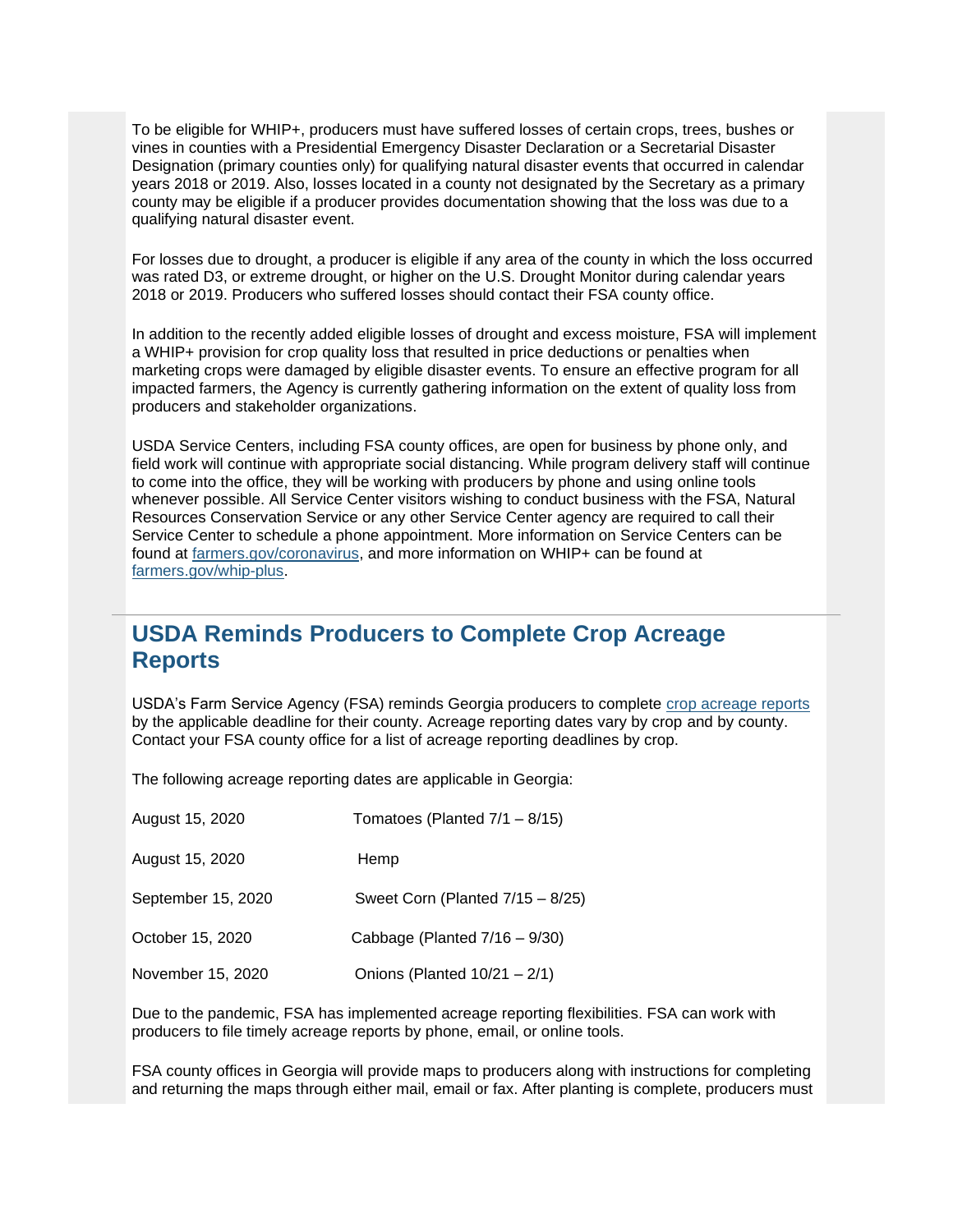return the signed form certifying their acreage report to the FSA office through mail, email or fax by the applicable crop acreage reporting deadline.

After completed maps and all acreage reporting information is received, FSA will make software updates and send producers the completed *Report of Acreage* form (FSA-578) to sign. Producers must return the signed form certifying their acreage report to the FSA office through mail, email or fax by the applicable reporting deadline for the crop.

The following exceptions apply to acreage reporting dates:

- If the crop has not been planted by the acreage reporting date, the acreage must be reported no later than 15 calendar days after planting is completed.
- If a producer has not timely filed an acreage report, the producer may file the acreage report within 30 days of the acreage reporting date. Because of the pandemic, late fees will be waived if filed within the 30 days.

FSA is also providing additional flexibilities for producers to file on acres with failed crops or crops that were prevented from planting because of extreme weather events. For insured crops, producers who timely filed a prevented planted claim with the reinsurance company but filed a *Notice of Loss* (CCC-576) form after the deadline will be considered timely filed for FSA purposes. For uninsured crops, producers may start a *Notice of Loss* by calling their FSA county office. Noninsured Crop Disaster Assistance Program (NAP) policyholders should note that the acreage reporting date for NAP-covered crops is the earlier of the dates listed above or 15 calendar days before grazing or harvesting of the crop begins.

When producers are working with FSA staff – either in-person or virtually – they can also take care of applications for other FSA programs, including the Coronavirus Food Assistance Program (CFAP). A CFAP Call Center is available for producers who would like additional one-on-one support with the CFAP application process. Please call 877-508- 8364 to speak directly with a USDA employee ready to offer assistance. The CFAP Call Center can provide service to non-English speaking customers. Customers will select 1 for English and 2 to speak with a Spanish speaking employee. For other languages, customers select 1 and indicate their language to the Call Center staff.

Applications can also be submitted for the Wildfire and Hurricane Indemnity Program Plus for 2018 and 2019 as well as other disaster assistance programs that may be able to assist producers at this time.

For questions, contact your FSA County USDA Service Center or visit [fsa.usda.gov.](https://gcc02.safelinks.protection.outlook.com/?url=http%3A%2F%2Fwww.fsa.usda.gov%2F%3Futm_medium%3Demail%26utm_source%3Dgovdelivery&data=02%7C01%7C%7Ce186c851b75c4fa9aa0108d8405f06d4%7Ced5b36e701ee4ebc867ee03cfa0d4697%7C0%7C0%7C637330124174627112&sdata=nffdlFyS2wNMSbc3E8TQvMAMQs67wVutsHDoJR%2BHZwg%3D&reserved=0)

## <span id="page-8-0"></span>**USDA Reminds Georgia NAP Producers to Complete Crop Acreage Reports Timely and Accurately**

USDA's Farm Service Agency (FSA) reminds NAP Georgia producers to complete [crop acreage](https://www.farmers.gov/crop-acreage-reports?utm_medium=email&utm_source=govdelivery)  [reports](https://www.farmers.gov/crop-acreage-reports?utm_medium=email&utm_source=govdelivery) by the applicable deadline for their county. Reported crop acreage found to be over or under 15% of measured acreage will be ineligible for payment.

• Policy requires that acreage be reported no later than the **EARLIER** of any of the following 4 dates: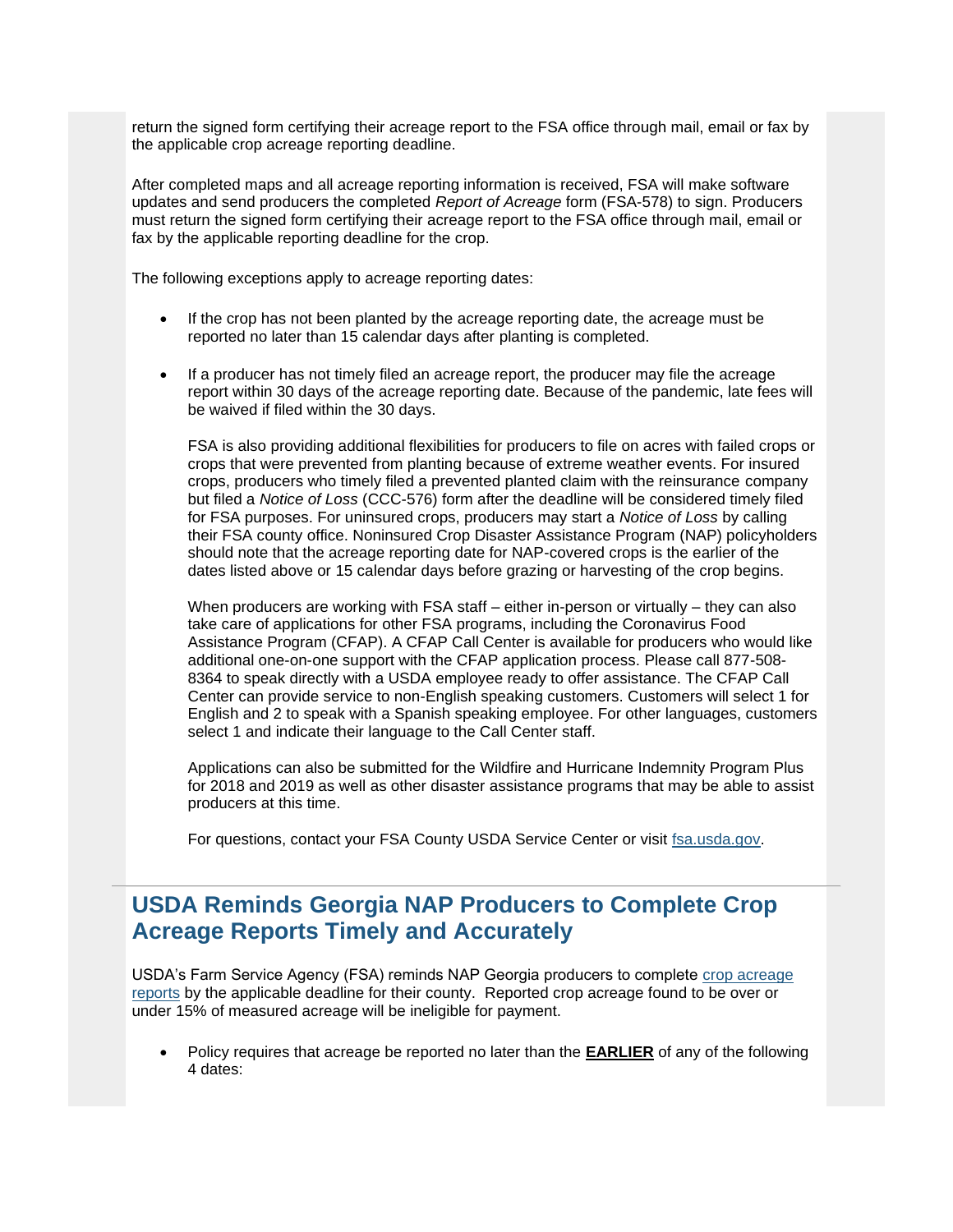- 1. 15 days prior to onset of harvest/grazing
- 2. The State Committee Approved Acreage Reporting Deadline for the specific crop, or
- 3. The established normal harvest date for the end of the coverage period.

Also, Georgia Policy requires:

4. 15 calendar days after planting is completed for the specific crop.

Contact your local office to inquire about the dates for your county. Producers who do not meet the deadline can request a late filed acreage report accompanied by a late-filed fee to ensure program eligibility.

Report Accurate Acreage:

• Loss Adjusters measure every field during inspections. If acreage is found to be over 15% variance, the crop will be ineligible for payment eligibility based on NAP regulations. Producers are encouraged to request a measurement service to ensure payment eligibility. Measurement service fees start at \$46 per farm.

## <span id="page-9-0"></span>**FSA Implements Set-Aside Loan Provision for Customers Impacted by COVID-19**

*Set-Aside Delays Loan Payments for Borrowers*

USDA's Farm Service Agency (FSA) will broaden the use of the Disaster Set-Aside (DSA) loan provision, normally used in the wake of natural disasters, to allow farmers with USDA farm loans who are affected by COVID-19, and are determined eligible, to have their next payment set aside. In some cases, FSA may also set aside a second payment for farmers who have already had one payment set aside because of a prior designated disaster.

FSA direct loan borrowers will receive a letter with the details of the expanded Disaster Set-Aside authorities, which includes the possible set-aside of annual operating loans, as well as explanations of the additional loan servicing options that are available. To discuss or request a loan payment Set-Aside, borrowers should call or email the farm loan staff at their local FSA Farm Loan Team.

The set-aside payment's due date is moved to the final maturity date of the loan or extended up to twelve months in the case of an annual operating loan. Any principal set-aside will continue to accrue interest until it is repaid. This aims to improve the borrower's cashflow in the current production cycle.

FSA previously announced it was relaxing the loan-making process and adding flexibilities for servicing direct and guaranteed loans to provide credit to producers in need. Direct loan applicants and borrowers are encouraged to contact their local FSA county office to discuss loan making and servicing flexibilities and other needs or concerns. Customers participating in FSA's guaranteed loan programs are encouraged to contact their lender. Information on these flexibilities, and office contact information, can be found on [farmers.gov/coronavirus.](http://www.farmers.gov/coronavirus?utm_medium=email&utm_source=govdelivery)

FSA will be accepting most forms and applications by facsimile or electronic signature. Some services are also available online to customers with an eAuth account, which provides access to the [farmers.gov](http://www.farmers.gov/?utm_medium=email&utm_source=govdelivery) portal where producers can view USDA farm loan information and certain program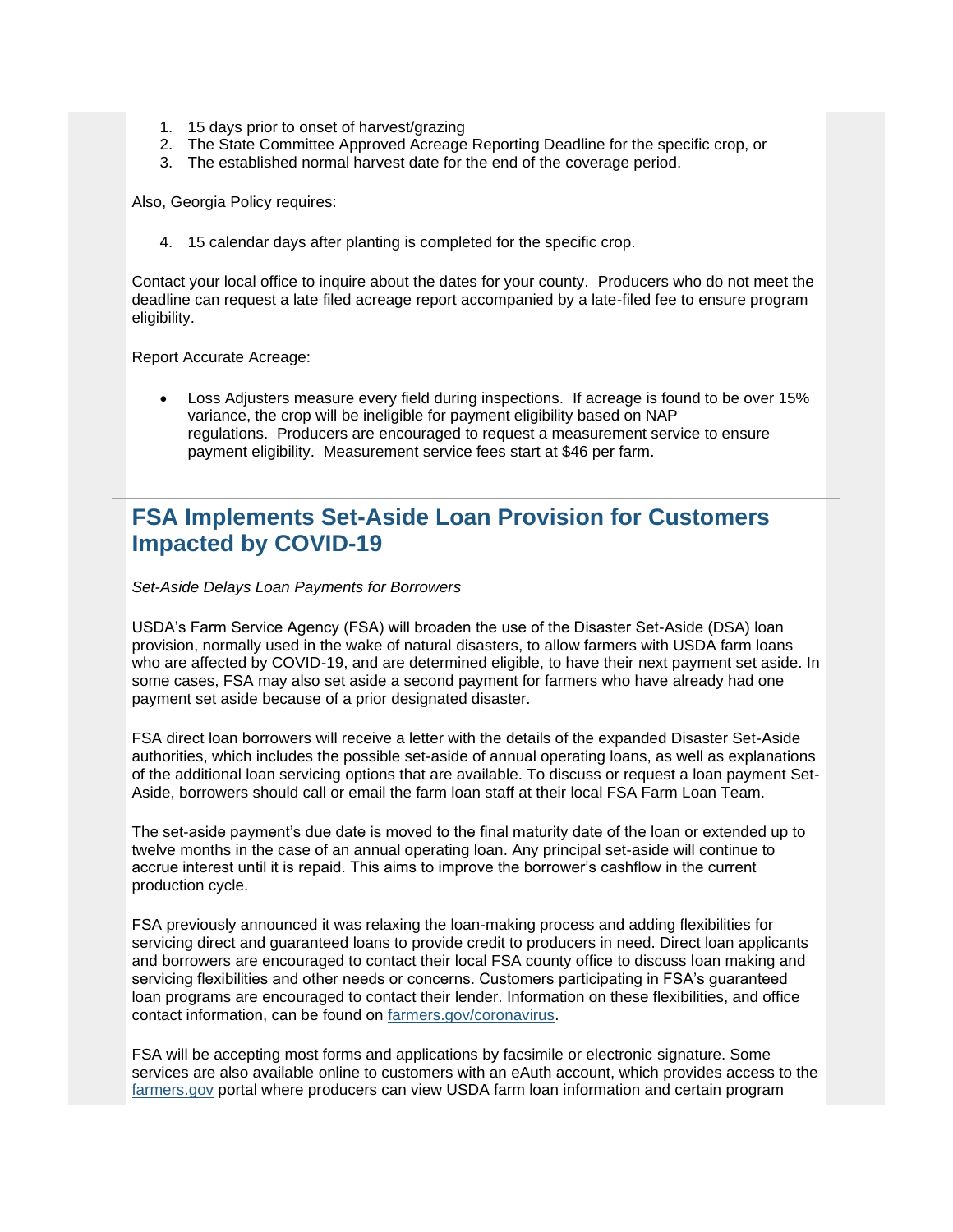applications and payments. Customers can track payments, report completed practices, request conservation assistance and electronically sign documents. Customers who do not already have an eAuth account can enroll at [farmers.gov/sign-in.](https://www.farmers.gov/sign-in?utm_medium=email&utm_source=govdelivery)

USDA Service Centers are open for business by phone appointment only, and field work will continue with appropriate social distancing. While program delivery staff will continue to come into the office, they will be working with producers by phone and using online tools whenever possible. All Service Center visitors wishing to conduct business with the FSA, Natural Resources Conservation Service or any other Service Center agency are required to call their Service Center to schedule a phone appointment. More information can be found at [farmers.gov/coronavirus.](http://www.farmers.gov/coronavirus?utm_medium=email&utm_source=govdelivery)

## <span id="page-10-0"></span>**FSA Announces Loan Maturity for Marketing Assistance Loans Now Extended to 12 Months**

Agricultural producers now have more time to repay Marketing Assistance Loans (MAL) as part of the U.S. Department of Agriculture's implementation of the Coronavirus Aid, Relief, and Economic Security (CARES) Act of 2020. The loans now mature at 12 months rather than nine, and this flexibility is available for most commodities.

The maturity extension applies to nonrecourse loans for crop years 2018, 2019 and 2020. Eligible open loans must be in good standing with a maturity date of March 31, 2020, or later or new crop year (2019 or 2020) loans requested by September 30, 2020. All new loans requested by September 30, 2020, will have a maturity date 12 months following the date of approval.

The maturity extension for current, active loans will be automatically extended an additional three months. Loans that matured March 31 have already been automatically extended by USDA's Farm Service Agency (FSA). Producers who prefer a nine-month loan will need to contact their local FSA county office. Loans requested after September 30, 2020, will have a nine-month term.

Eligible commodities include barley, chickpeas (small and large), corn, cotton (upland and extralong staple), dry peas, grain sorghum, honey, lentils, mohair, oats, peanuts, rice (long and medium grain), soybeans, unshorn pelts, wheat, wool (graded and nongraded); and other oilseeds, including canola, crambe, flaxseed, mustard seed, rapeseed, safflower, sunflower seed, and sesame seed. Seed cotton and sugar are not eligible.

For more information on MALs, contact your local County USDA Service Center or visit [www.fsa.usda.gov.](https://gcc02.safelinks.protection.outlook.com/?url=http%3A%2F%2Fwww.fsa.usda.gov%2F%3Futm_medium%3Demail%26utm_source%3Dgovdelivery&data=02%7C01%7C%7Ce186c851b75c4fa9aa0108d8405f06d4%7Ced5b36e701ee4ebc867ee03cfa0d4697%7C0%7C0%7C637330124174637109&sdata=RwaoLe9Tyg0W8I6fwfWoKs6qSlBZQO073fEU3wUcU2A%3D&reserved=0)

## <span id="page-10-1"></span>**Environmental Review Required Before Project Implementation**

The National Environmental Policy Act (NEPA) requires Federal agencies to consider all potential environmental impacts for federally-funded projects before the project is approved.

For all Farm Service Agency (FSA) programs, an environmental review must be completed before actions are approved, such as site preparation or ground disturbance. These programs include, **but are not limited to**, the Emergency Conservation Program (ECP), Farm Storage Facility Loan (FSFL) program and farm loans. If project implementation begins before FSA has completed an environmental review, the request will be denied. Although there are exceptions regarding the